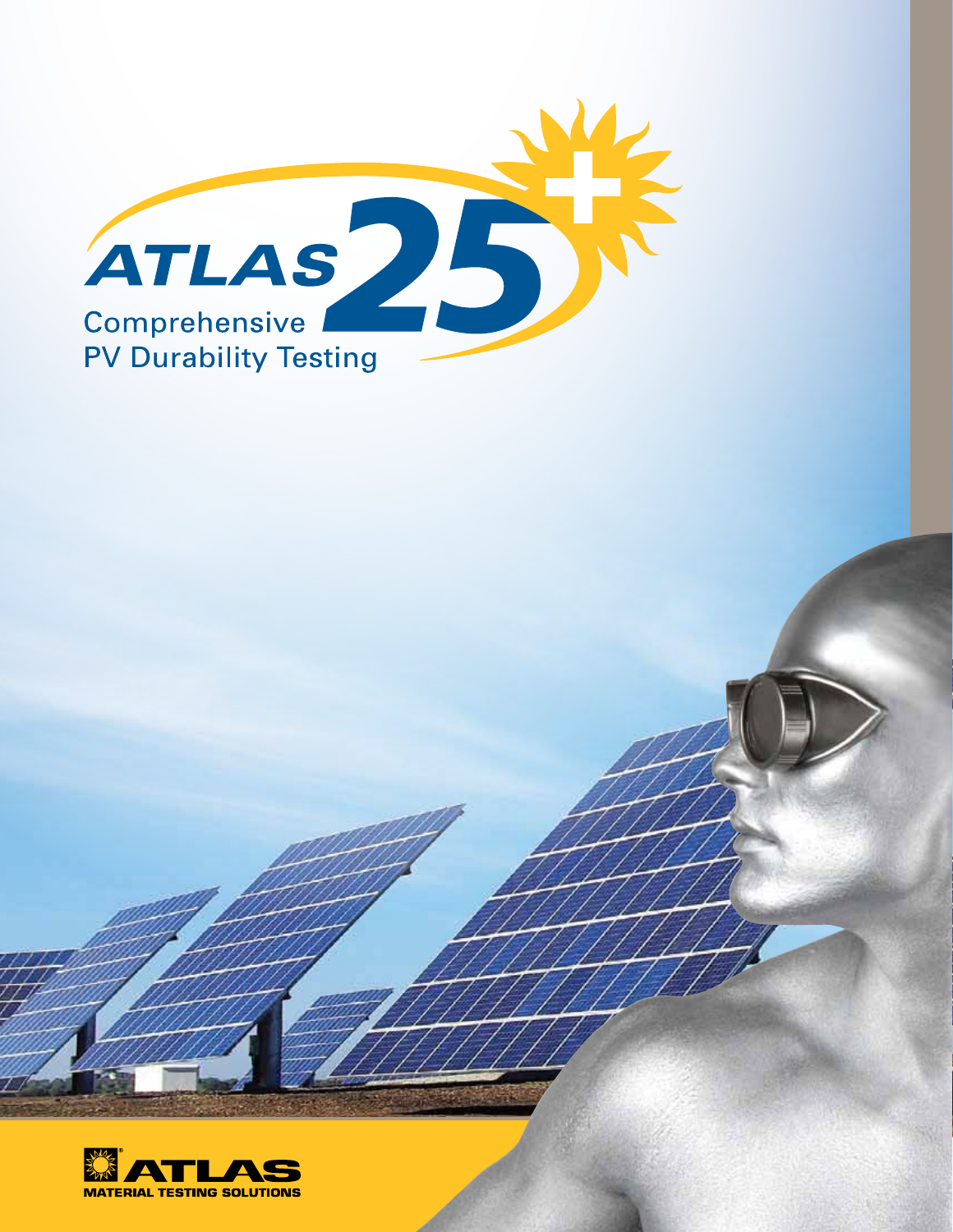### Comprehensive PV Durability Testing



Atlas has been pioneering weathering testing for over 85 years. Our industry-leading accelerated weathering equipment along with our consulting services provide our customers with superior, easy-to-use technology and advanced testing solutions**.**

### **Durability Testing Designed for PV**

To address the unique needs of the photovoltaic industry, Atlas has developed a comprehensive durability testing program specifically for PV modules – Atlas  $25^{PLUS}$ .

### **Long-term Environmental Exposure**

Atlas 25<sup>PLUS</sup> provides a crucial missing component to the IEC type design qualification tests, that of predicting the effects of long-term environmental exposure during the product lifetime. Instead of comprising isolated, individual stresses targeted at infant mortality, Atlas 25<sup>PLUS</sup> consists of a series of combined stresses applied to PV modules, providing a true analog of the effects of long-term ageing resulting from exposure to the elements.

To put it simply, Atlas 25<sup>PLUS</sup> is a proprietary multi-dimensional durability testing program designed to subject photovoltaic modules to the environmental degradation stresses which can be expected over long-term service.

### **Data, Support and Independent Validation**

Atlas 25<sup>PLUS</sup> provides manufacturers with the data they need to demonstrate long-term durability and to support warranty and performance claims while reducing the costs associated with aftermarket product failure.

The Atlas 25<sup>PLUS</sup> mark serves as a key product differentiator and provides customers and financial stakeholders with the proof of independent third-party environmental durability testing





## The Atlas 25<sup>PLUS</sup> Testing Process

### **Module A**

One PV module is run through the Atlas 25<sup>PLUS</sup> testing sequence over the course of 12 months.



### Modules B & C

Two modules provide baseline data using outdoor solar tracking in subtropical South Florida and the arid Arizona Sonoran desert for one year.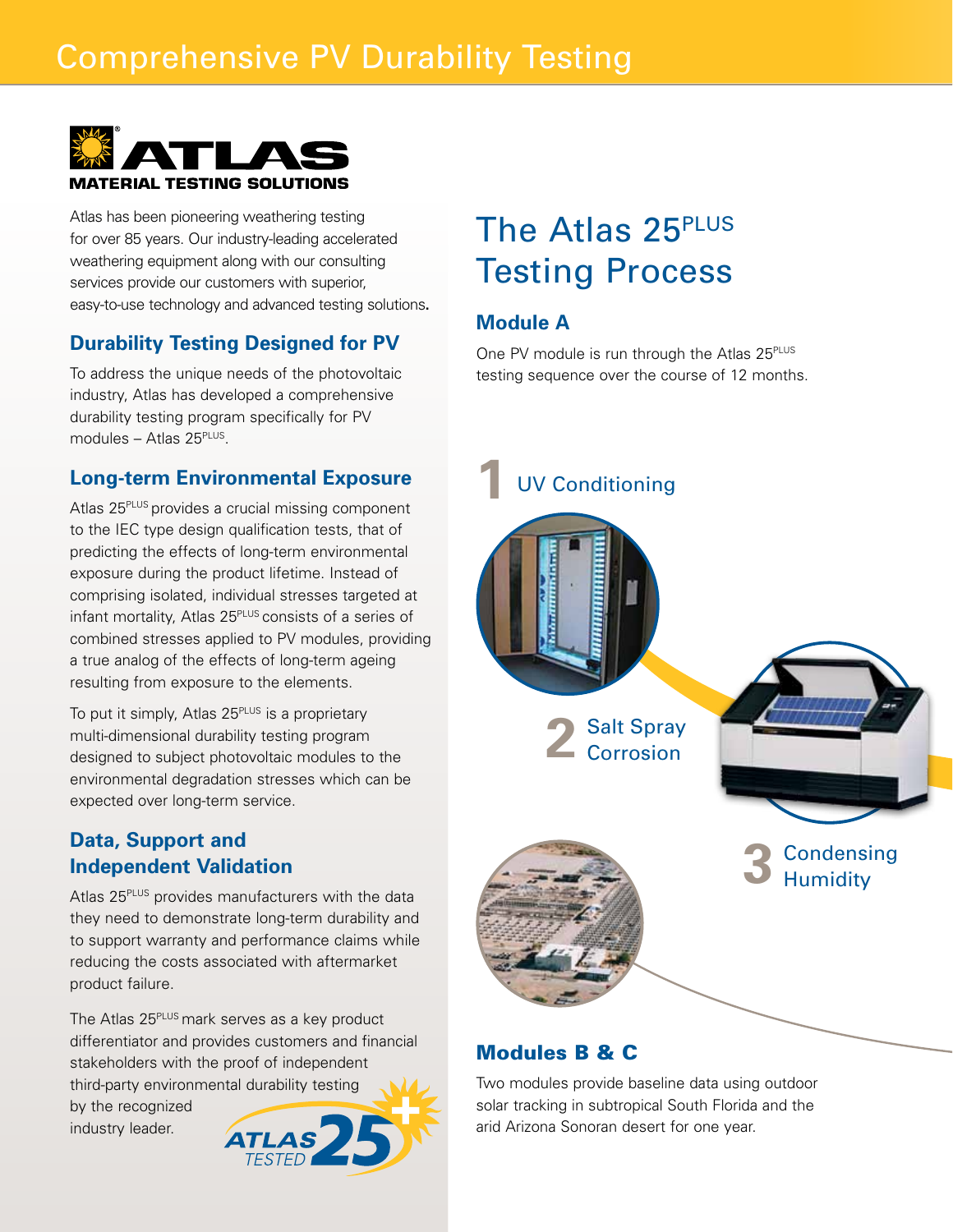**ATLAS** Comprehensive I **PV Durability Testing** 

# **8** Results and data

Completion of the Atlas 25<sup>PLUS</sup> program provides test data that would be otherwise unattainable with current test methods.

A report details all data, images and analyses at the end of the one year test sequence.

**4** Solar/Thermal/ Humidity Cycle

A THE

IJ

### **7** Initial, final and multiple interval measurements

Visual inspections, IV curves, infrared thermographs and digital photography included.

> **6** Arizona<br>**6** Solar Tracking including peak summer

**To learn more about the Atlas 25PLUS Program,** contact your local Atlas Sales Representative or visit us online at **www.solardurability.com**

**5** Solar/Thermal/ Humidity/Freeze

**Cycle** 

Repeating **CYCLE** 

⊪ ‼